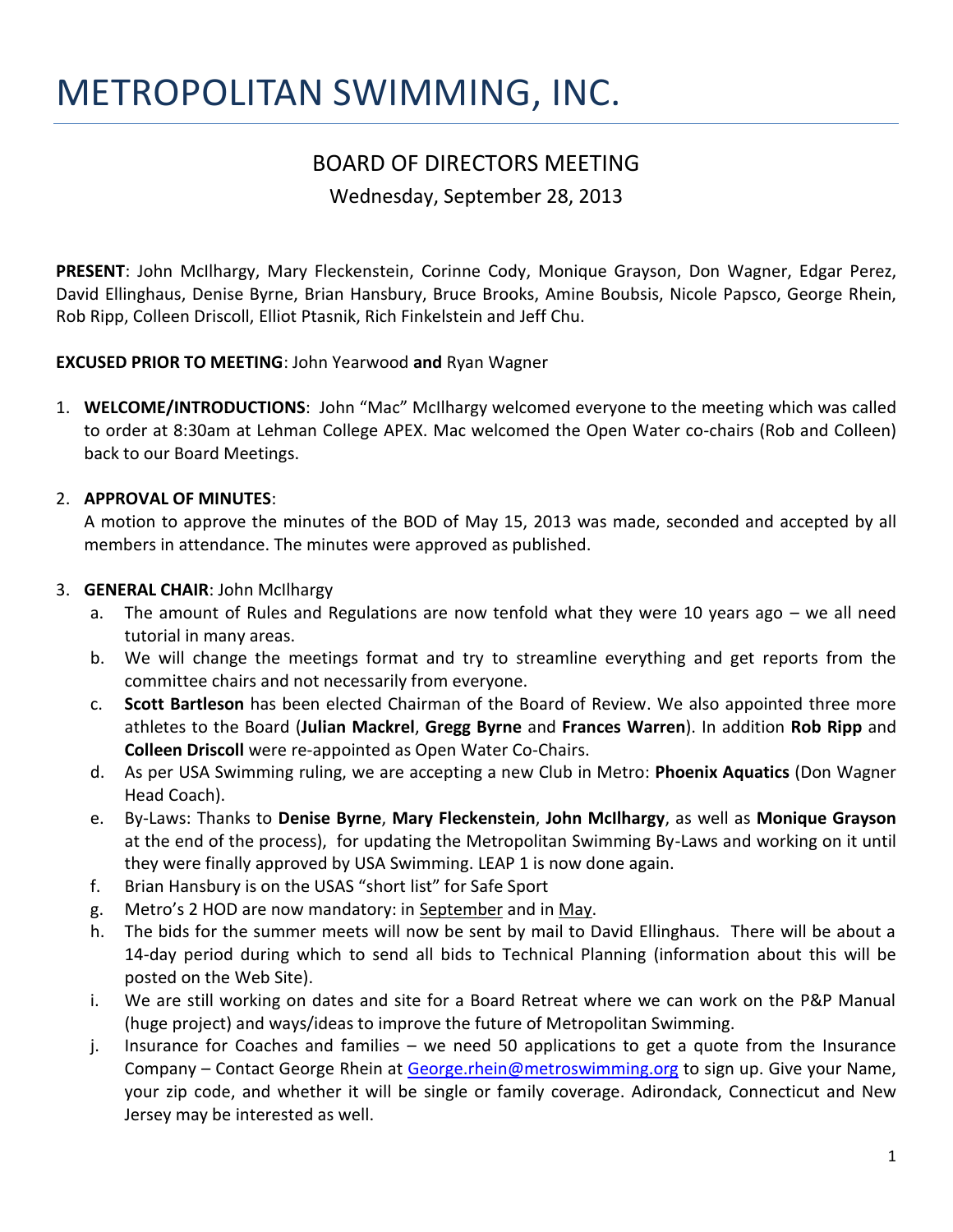## k. USAS Convention –

- a. Dues increase: the USA Swimming House of Delegates approved a dues increase of \$2 per year for a period of then (10) years beginning with the 2015 membership year.
- b. Changes from annual meeting to biennial meeting of USA Swimming House of Delegates, and alteration of the way LSCV delegates are selected to the HOD were rejected.
- c. Other changes: Code of Conduct and Technical Rules.
- d. Eastern Zone issues The BOR moving from the LSC to the EZ passed. Starting in 2015, the BOR will no longer be held in Metro but all cases will go to the Zone. This will be much better to get fair hearings. But we will still have an Administrative BOR Committee (like a mediator). The Zone will get more responsibilities in many other areas (BOR, Diversity, Safe Sport and OW). We currently give the EZ \$125/year – there is a proposal to raise the EZ dues to \$250.00 – The EZ also approved the common standards for North and South for the Spring Sectionals.
- l. Metropolitan Swimming Permanent Office (Mary) very busy at this time of year! Lots of things to do as it relates to coaches and their new training certifications, club registrations, athletes registrations, etc… Lots of paperwork! Also Sanctions, Club Portal and more
- m. Metropolitan Swimming will also need to increase the Club dues (actually \$150) and we will talk about that at the January BOD meeting. \$500 is average for Clubs within the USA Swimming clubs!!!

## 4. **ADMINISTRATIVE VICE CHAIR**: Denise Byrne

- a. **Administrative Official** is the one who reports directly to the Referee (or Administrative Referee) and may supervise/direct the following positions on the "dry" side of the meet (rule 102.14): Entry and Registration Personnel, Clerk of Course, Timing System Operator, Scoring Personnel, Timing Judge, Meet Management Software (Hy-Tek, etc) Operator
- b. The Administrative Official may serve in one or more of those positions or may simply serve in a supervisory capacity of those positions. Volunteers may fill those positions provided there is an "AO" supervising all, or the "AO" is filling one (or more) of the positions and supervising the remaining ones.
- c. The Administrative Official must complete the minimum standards for Administrative Official set forth by the National Officials Committee (**and level II Background Check**).
- d. The Administrative Official must wear the same uniform as Officials (white shirt and sneakers and blue shorts/skirt/pants) – AO can't be coaching at the same time as they are AO – it's either one or the other. We need to train more people as each meet (and meet info) will need a Meet Director, an Administrative Official, and a Referee in order to be sanctioned. There will be a meeting today for Meet Directors to become AO. The Administrative "Referee" is a Referee that can do training for the Administrative Official.
- e. **Swimposium**: probably in April Denise has been working with USA Swimming (maybe after Eastern Zone and before Spring break – but the dates are still TBA) – may need to be changed as many schools are out the week before Easter… maybe the last weekend of April. In water training for swimmers, Coaches Clinics, Club Development Clinic, Officials Clinic, and Parents Clinic. Two sessions on a Sunday at Lehman College. Logistics – try for April 27, 2014 – after Easter and before LC meets.

#### 5. **SAFE SPORT**: Brian Hansbury

a. Brian was unable to attend the Convention this year due to a prior commitment. Mary Fleckenstein and John McIlhargy went to all the Safe Sport meetings and workshops. Lots of new information. The whole program is evolving continuously. It is all about education, teaching and protecting the kids and reviewing the policies on **Travel**, **Bullying** and **Electronic Communication**, with the swimmers, coaches and parents. Each team must post their policies on their web site! Be proactive!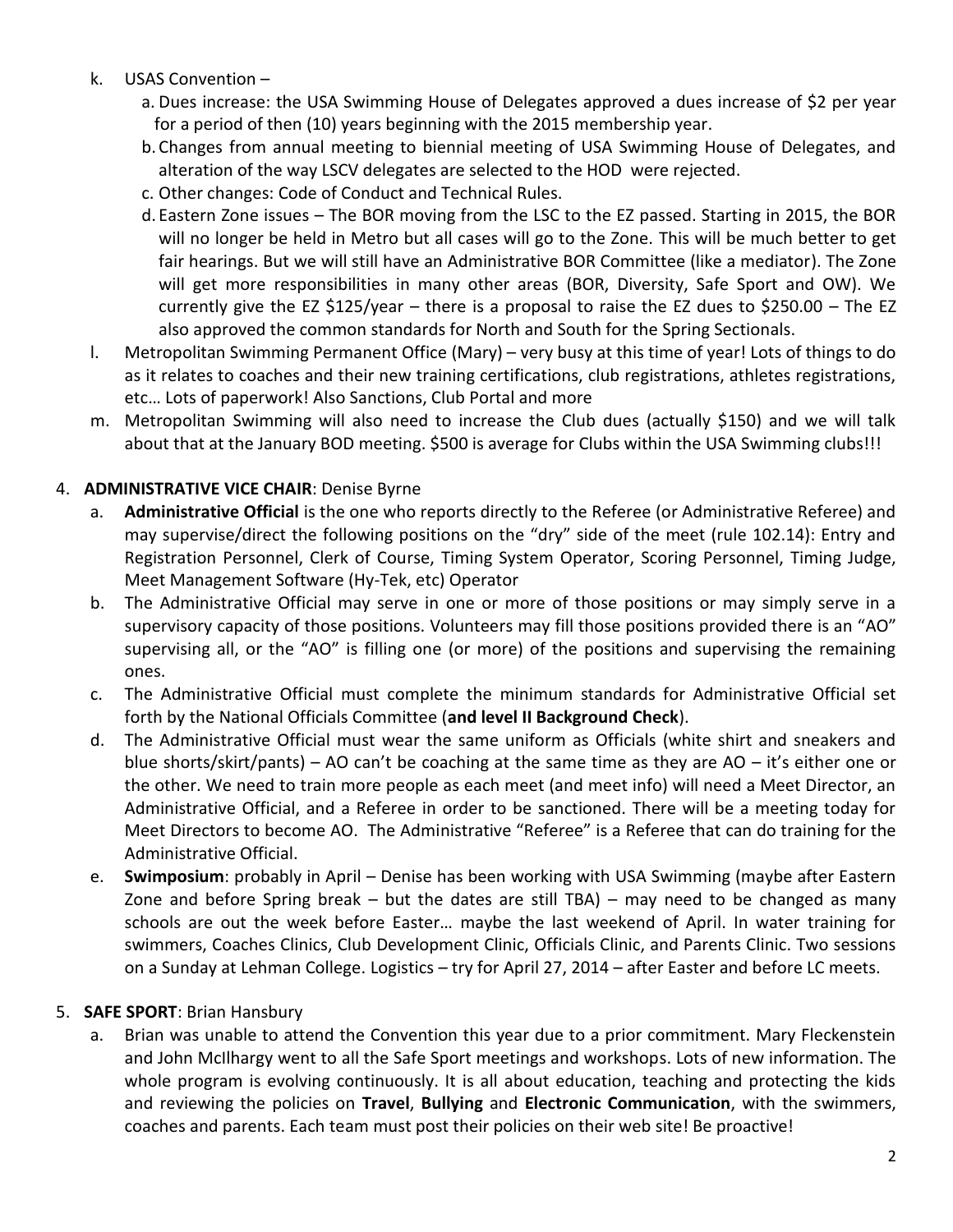- b. USA Swimming has developed a free education program for athletes 12-18 What to do with your athletes??? USAS suggests that each club have somebody come in (local enforcement agency for example) and help with the training for the athletes. An "**Athlete Training Facilitator Manual**" is available on USAS Web site at "Safe Sport". Be vigilant!! Keep your eyes and ears open.
- c. **Bullying** is a huge topic … we must find ways to educate the swimmers, coaches, parents, clubs about what is or is not acceptable. Brian, Mary and Mac spoke about texting, Facebook, contact, internet safety, cell phone use, etc.

# 6. **FINANCE CHAIR**: George Rhein and **TREASURER REPORT**: Corinne Cody

- a. Budget Committee met in August to work on the budget. An overview of the budget for 2014-2017 was available for review.
- b. Budget vs. Actuals: we are pretty close to the budget, which is great.

## 7. **DIVERSITY AND INCLUSION**: Elliot Ptasnik

- a. We are expecting a guest at the HOD John Hutchins from the New York City Parks & Recs. There will be a new team: Parks and Recs. We need to reach out to our community and try to increase the membership to include more outreach swimmers.
- b. There will be a Parks & Recs. coaches clinic in November.
- c. We may be hosting the 2015 Eastern Zone Diversity and Inclusion Clinic.

## 8. **OFFICIALS**: Bruce Brooks

a. We need more officials! The Officials Committee is looking at different ways to do this – training, percentage of officials based on number of athletes on each Club, etc…

#### 9. **COACHES REPRESENTATIVE**: Amine Boubsis

- a. Amine will work with Denise re: coaches clinic at the Swimposium in April bring in a Senior Coach and an Age Group Coach from outside of the LSC.
- b. Coaches are asking to get lunch at the Zone Qualifier Meet!

# 10. **AGE GROUP CHAIR**: Edgar Perez and John Yearwood

- a. John Yearwood was unable to attend this meeting.
- b. Issue at LC Zones Edgar wants to make sure that the application for chaperone is updated to reflect the team they are associated with, age and name of their child attending Zones. Edgar is requesting permission from the board to charge a chaperone for the cost of her trip to Zones in August. Instead we will make sure that the process is revised before the next Age Group Zone meet.
- c. Edgar made a motion to change the suits problems and to save cost and make everyone happy by getting a generic Metro Team suit for warm-up only (with Metro logo) – like a trainer suit for the girls and maybe a drag suit for the boys - and let the swimmers use their own favorite tech suit when racing. All were in favor to make this change. Tech suits would still be available for optional purchase.
- d. March 27-29, 2014 is the Age Group SCY Zone meet in Webster, NY (hosted by Fairport Swimming)
- e. August 6-9, 2014 is the Age Group LCM Zone meet in Richmond, VA (hosted by Poseidon Swimming)
- f. We will do a recon before Zones to make sure that swimmers don't have achieved "max" times prior to Zones!

# 11. **SENIOR VICE CHAIR**: Don Wagner

a. New Jersey Swimming has made a proposal to Metro to allow their Junior National and faster swimmers to be able to compete in our Senior Mets Championships – about 20 athletes – they would